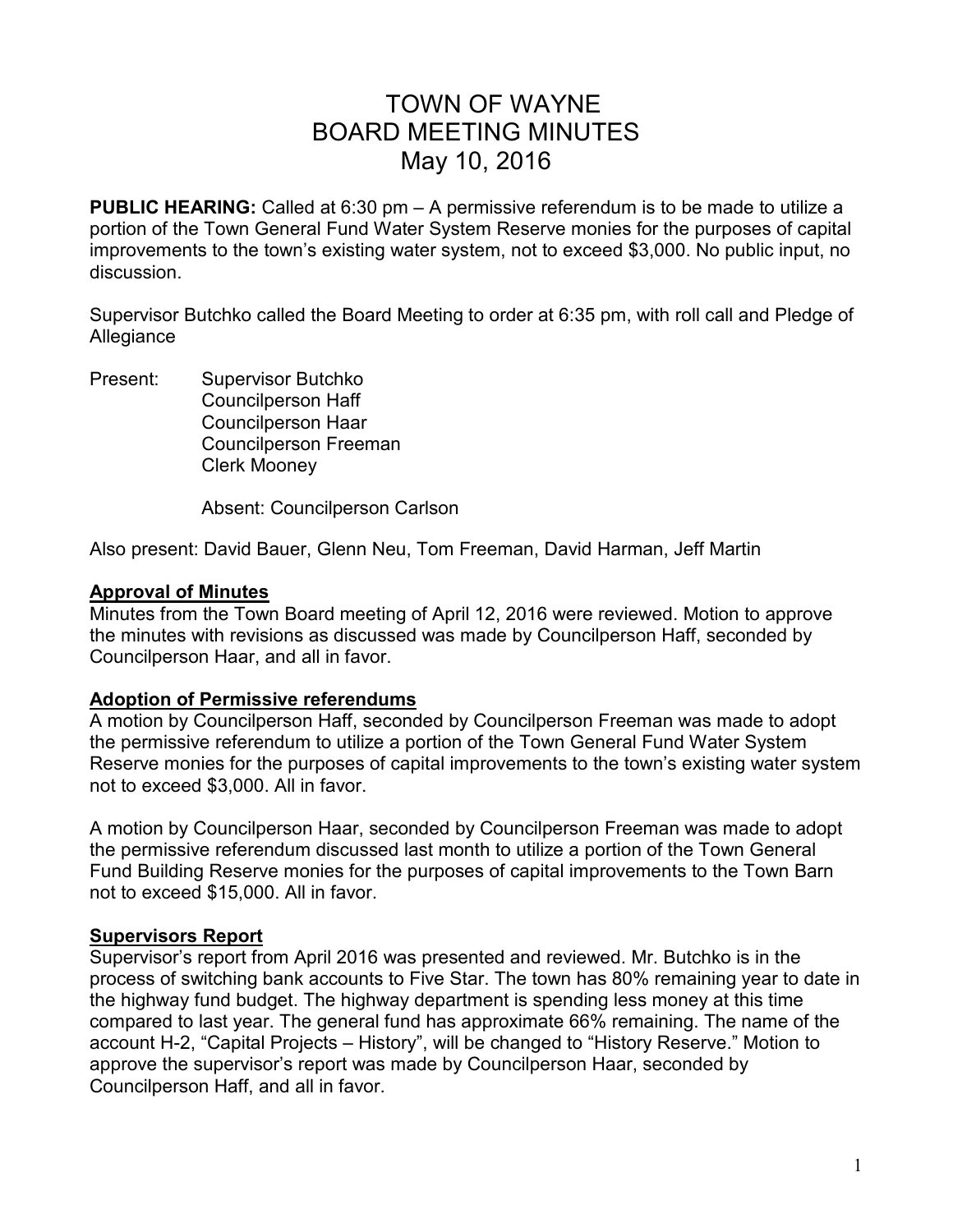Fund transfers were presented and reviewed. Motion to approve was made by Councilperson Haar, seconded by Councilperson Haff, and all in favor.

Supervisor Butchko presented to the board an option for the town to become a Member of the Association of Towns. The consensus is that the cost of membership is too much to justify what the town uses. The board agreed not to pay to become a member at this time.

## **Clerks Report**

The April clerk's report was presented and reviewed. No discussion.

Vouchers were presented and discussed. A motion to approve vouchers, Abstract 5 of 2016, was made by Councilperson Haar, seconded by Councilperson Haff, and all in favor.

- General Account
	- o Vouchers 111 Voucher 142
	- o Total \$11,746.81
- Highway Account
	- o Vouchers 41 52
	- o Total \$9,756.39
- TA Account
	- $\circ$  Vouchers 18 22
	- $\circ$  \$7,048.22
- SL Account
	- o Voucher 5
	- $\circ$  \$190.07

## **Justice Report**

The report was presented and no discussion.

### **Highway Superintendent Report**

Journal presented and discussed.

There was a discussion of the overall highway plan and monies for fleet plans and major road improvement. It will be presented in more detail in spreadsheet format next month.

## **Code & Zoning Officer**

Review of monthly presented. No discussion.

Code Enforcement Officer Gill Harrop presented potential action on two cases of dangerous and unsafe buildings. The first case may be in the middle of sale transaction with the onus of the cleanup to fall on the buyer. Mr. Harrop is willing to grant this case an extension of a month or two to see what will happen to this property.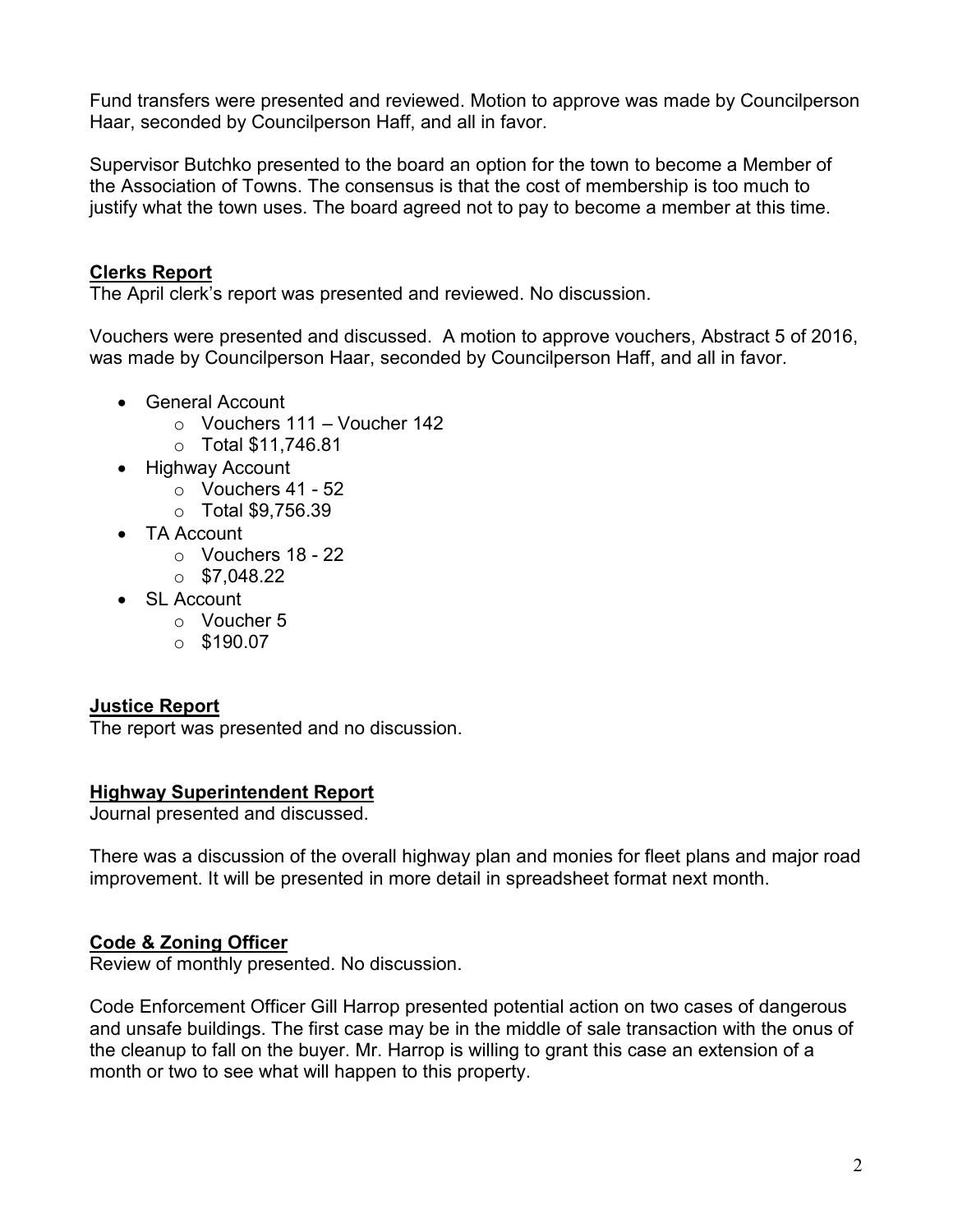The second case is more extensive. Mr. Harrop estimated it would take \$12,000 to \$15,000 to clean up that property, and the owner is unwilling to do that. Therefore it would fall on the town to clean it up. There will need to be a bidding process for contractors, including a specialty contractor for potential hazardous materials. Mr. Harrop has followed the legal process in terms of informing the owner the course of events. The town board considered Mr. Harrop's reports and made a resolution that such buildings on the lot (Tax Map #078.67-01-077.000) are dangerous and unsafe. The board hereby orders the buildings repaired, if they can be safely repaired, or their demolition and removal. The board further orders that a notice be served upon the owner in a manner following the NYS Building and Codes Manuel. A motion to make this resolution was made by Councilperson Haar, seconded by Councilperson Freeman, and all in favor. A roll call vote was taken.

| <b>Supervisor Butchko</b>    | yes |
|------------------------------|-----|
| Councilperson Haar           | yes |
| <b>Councilperson Haff</b>    | yes |
| <b>Councilperson Freeman</b> | yes |

There is a question regarding ownership of the lot if the town spends the money to clean it up. Can a lien be put on the property to recoup the money spent on it? These issues will be discussed with the town's attorney.

### **Planning Board**

March minutes presented. No discussion.

An incident was described whereby a homeowner complained about the potential building of a structure on another person's property that would block the homeowner's view. The Planning Board and the Zoning Board are following up with the concern and will report back.

Continued progress is being made on the new LUR's. An August deadline public hearing is planned.

### **Watershed**

Report reviewed. No discussion.

#### **Dog Control Officer**

Dog License Report reviewed. No discussion.

### **History Group**

Report Reviewed. No discussion

**Web Site**

Report reviewed. No discussion.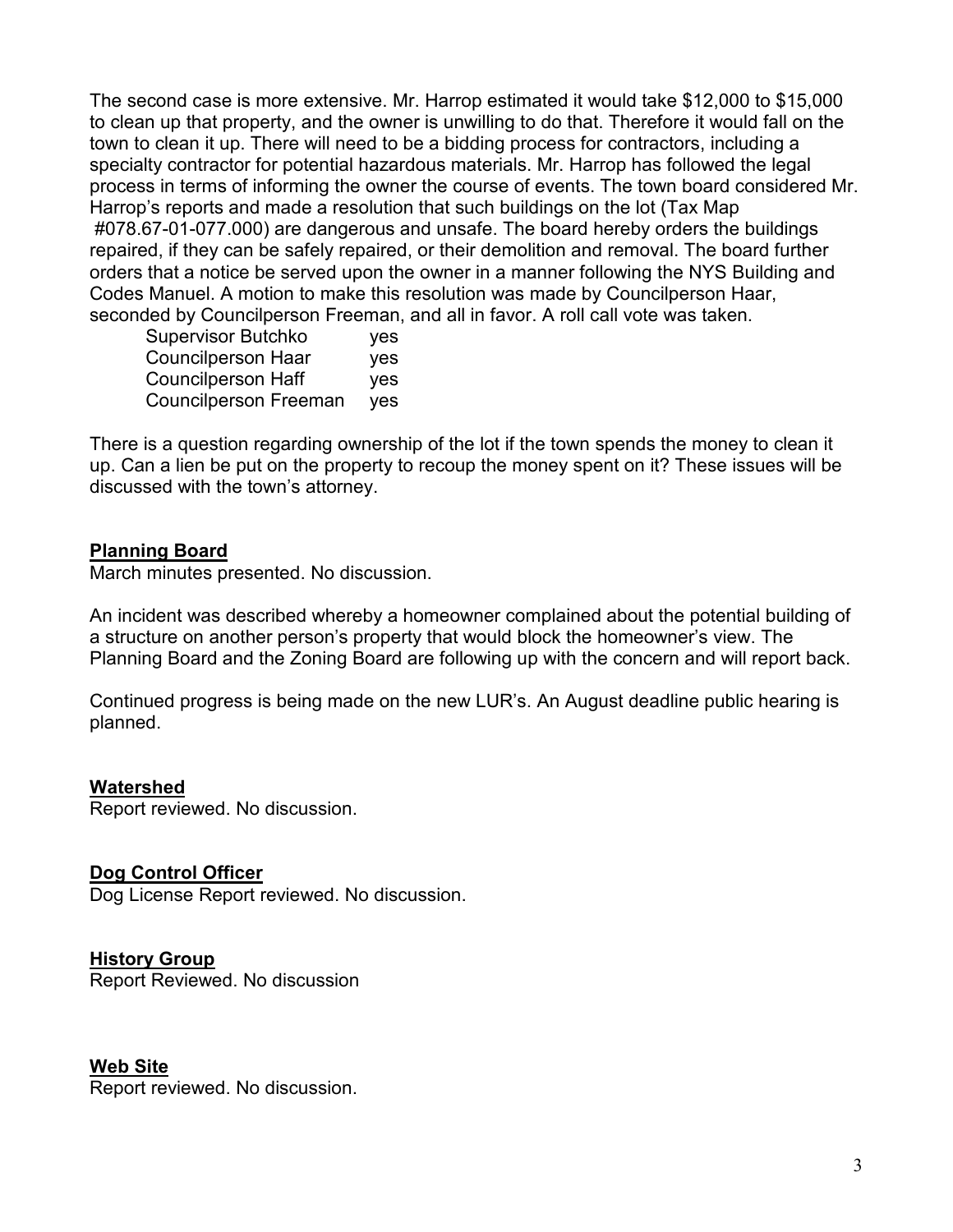## **Other Business**

The income survey for a potential grant for a water/sewer system on Waneta Lake has indicated that due to income levels of the residents, the town will not qualify for a 100% grant. The town however, may qualify for a 60% grant.

There was discussion regarding parking on lower East Lake Road. Any rental property would provide off street parking for any and all tenants through the LUR. How would this be enforced? More discussion will be needed in the future.

The KLA received a grant to help educate boaters on the problems of invasive species. The town currently has 4 people, Lynn Hayes, Andrew Kurtz, Kyle Mann, and Megan Pifer, who may be able to assist with this. They will be sent to training and reimbursed for training time and mileage. They will also be paid to man the town boat launch facility on Memorial weekend, Fourth of July weekend, and major bass tournament days. The cost to the town will be approximately \$1500. By providing this service, it shows the Town of Wayne's commitment to the goals of NYS DEC requirements, and the willingness of the Town of Wayne to support ways to become better stewards of the lake as KLA is helping to support. This will be an educational service only. A motion to make these funds available for this program was made by Councilperson Freeman, seconded by Councilperson Haar, and all in favor.

The Cornell student's presentation of potential Hydro Plant usage was well attended. Some of the public did not realize that this was simply an educational exercise for the students, and that many of the presented options will not be feasible, nor will they materialize. A more professional plan with continued public input could follow.

There is the potential for Barton and Loguidice to apply for a large grant  $\frac{1}{2}$  to  $\frac{3}{4}$  million dollars) for planning and development of the Hydro Plant project. It would cost the town \$5000 for the application fee. There is a very strong possibility that the Town of Wayne would be awarded this grant. 15% of the grant is required to be put toward engineering and planning, and 85% of the grant is to be put towards actual, physical activity. Councilperson Haar made a motion to spend the \$5000 to apply for the grant, seconded by Councilperson Haff, and all in favor.

## **Public Comments**

Wayne resident Jeff Martin, of Keuka Village Road, brought up the issue of boat launch usage and noise. He states people are loud, disrespectful of posted hours, use resident's docks, and leave garbage. At this point the town has no way of enforcing the regulations regarding the use of the launch, other than to post signs regarding clearer restrictions. The town will look into making up a new sign to place there. It was emphasized that any boat launch steward working there is not for the enforcement of these restrictions, but only for the distribution of educational materials of invasive species in the lake.

Mr. Martin also brought up that in his opinion there has been a lack of public information from the town regarding the Hydro Plant and potential changes to be made there. Mr. Glenn Neu, Planning Board chairman, explained that this project has been in development for many months. In addition, he stated the Planning Board meets every first Monday of the month,